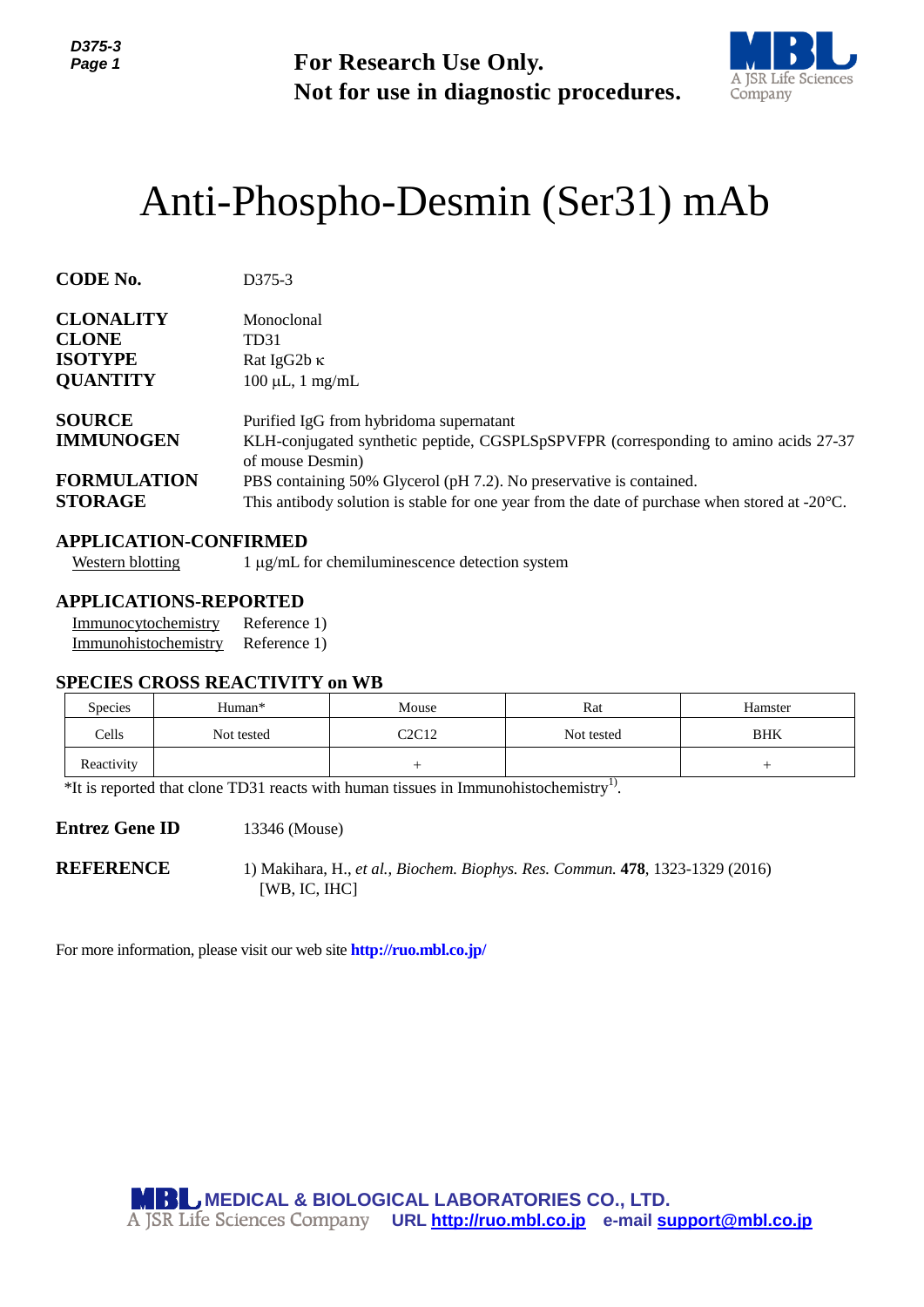*D375-3 Page 2*

# **RELATED PRODUCTS**

*2* M090-3 Rat IgG2b (isotype control) (3G8)D374-3 Anti-Phospho-Keratin-5 (Thr23) mAb (PK5-23)